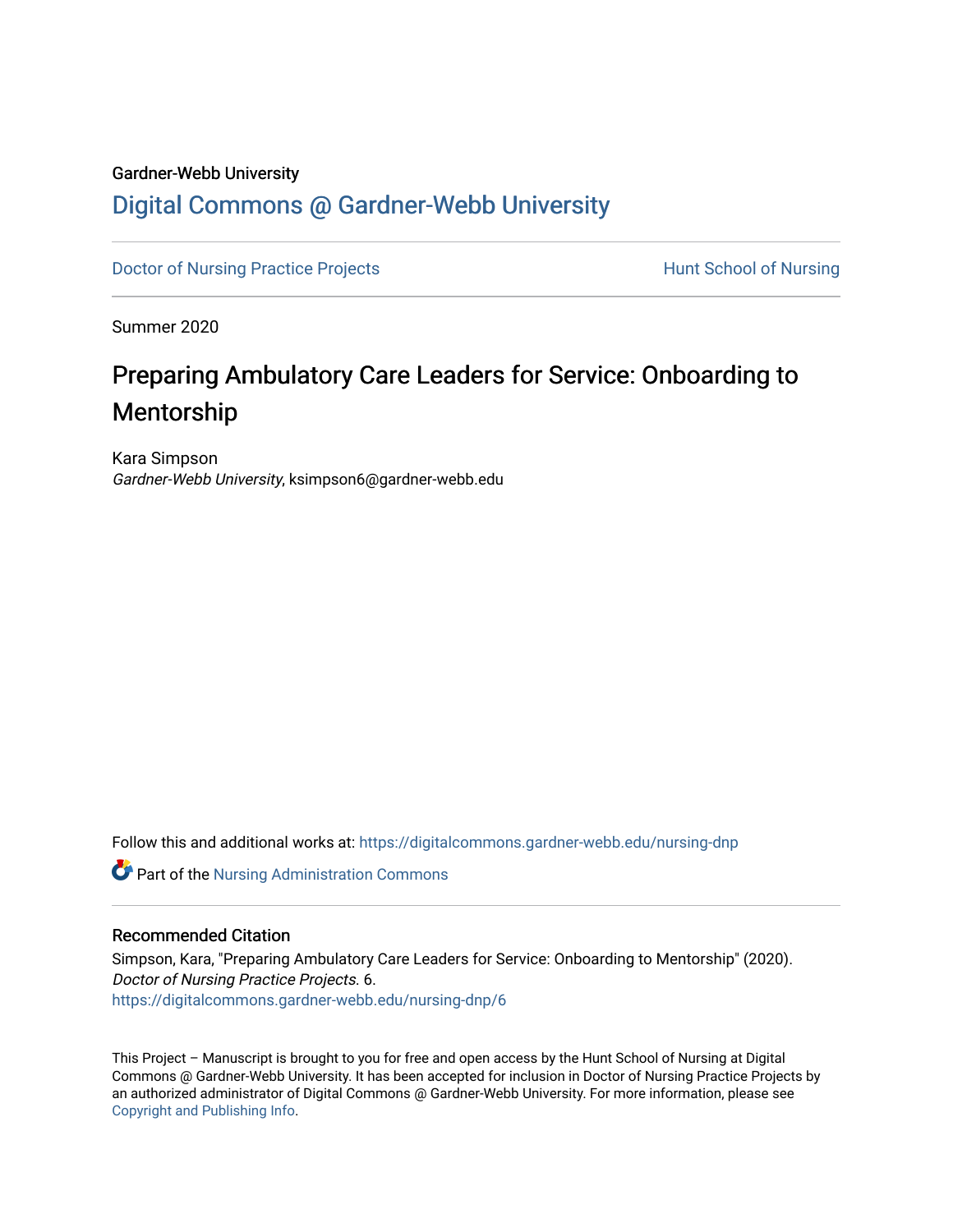### **Preparing Ambulatory Care Leaders for Service: Onboarding to Mentorship**

Kara Simpson

A project submitted to the faculty of

Gardner-Webb University Hunt School of Nursing

in partial fulfillment of the requirements for the degree of

Doctor of Nursing Practice

| Submitted by:                      | Approved by:                |
|------------------------------------|-----------------------------|
| Kara Simpson, MSN, RN, CNE, NPD-BC | Dr. Kathy Williams, DNP, RN |
| <b>Student Name, Credentials</b>   | Project Chair, Credentials  |
| July 23, 2020                      | July 23, 2020               |
| Date                               | Date                        |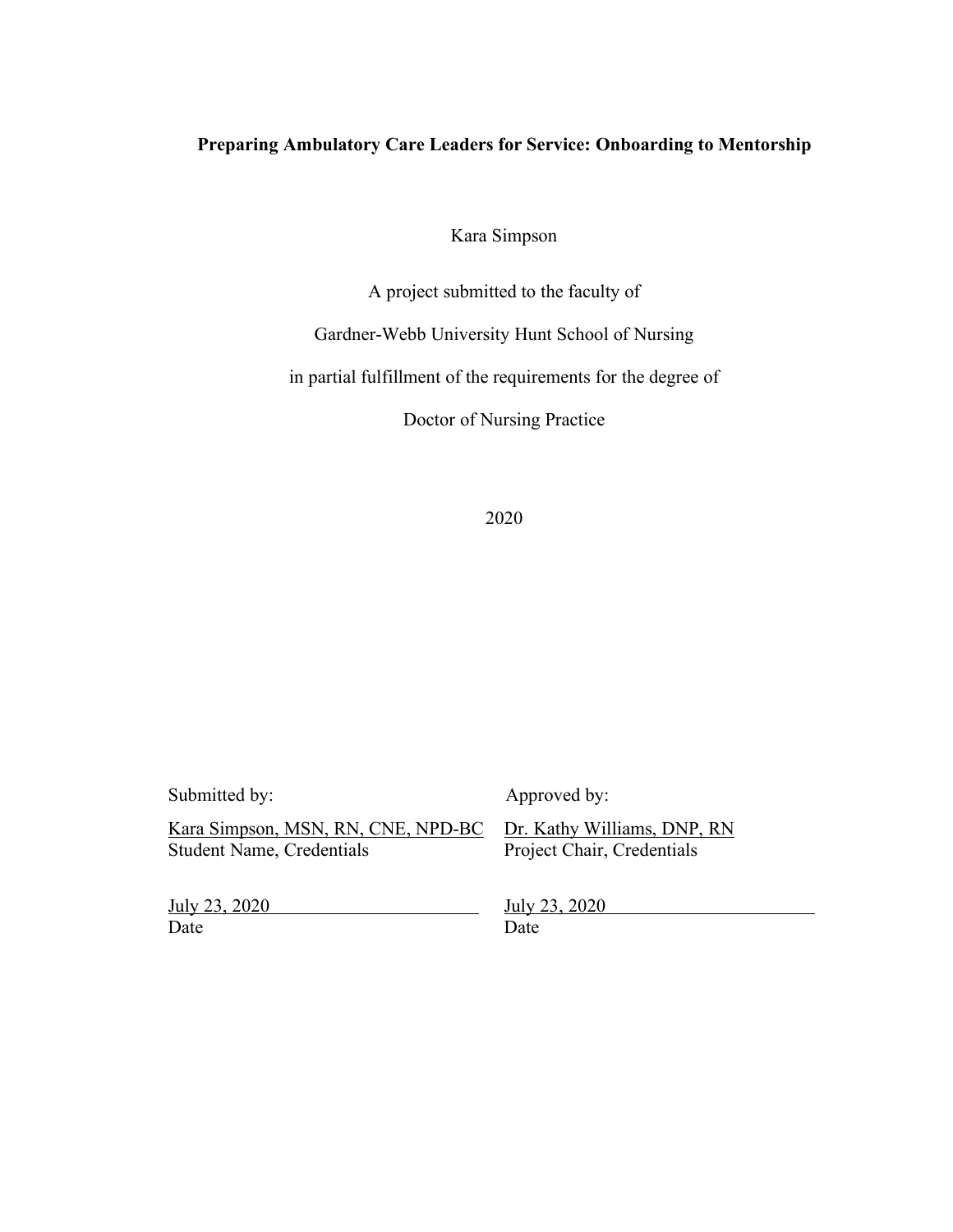## Approval Page

This capstone project has been approved by the following committee members:

Approved by:

| Roberta Vick, DNP, MAEd, RN, NEA-BC                                                   | July 23, 2020         |
|---------------------------------------------------------------------------------------|-----------------------|
| Committee Member Name, Credentials                                                    | Date                  |
| Committee Member                                                                      |                       |
| <b>Sherry Gillespie Miller, MSN, RN, NEA-BC</b><br>Committee Member Name, Credentials | July 23, 2020<br>Date |
| <b>Committee Member</b>                                                               |                       |
| Cameron Mitchum, MSN, RN, NPD-BC                                                      | July 23, 2020         |
| Committee Member Name, Credentials                                                    | Date                  |
| Committee Member                                                                      |                       |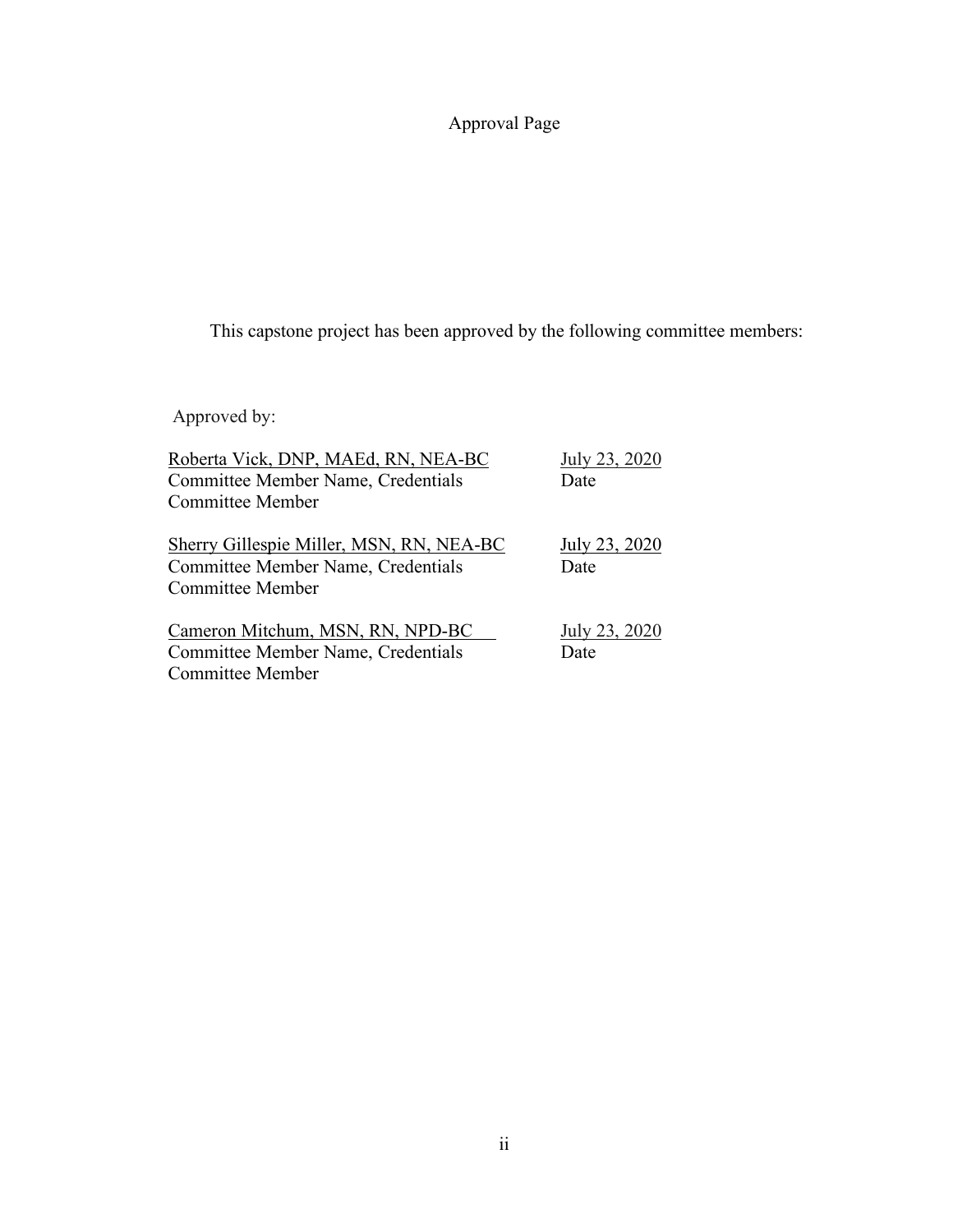#### **Acknowledgments**

I would like to express gratitude for my family, who freely gave their support while I was in school. It was a sacrifice of time and resources, and I would not have made it through this program without them. I want to thank my friend and personal cheerleader, Dr. Heather Rawson, DNP, RN, CNE. I am grateful for the guidance provided by my DNP committee, without whom this project would have never been completed. I would also like to acknowledge my work family for their encouragement and advice throughout this process. Finally, I am thankful for the feedback and moral support provided by my faculty mentor, Dr. Kathy Williams, DNP, RN.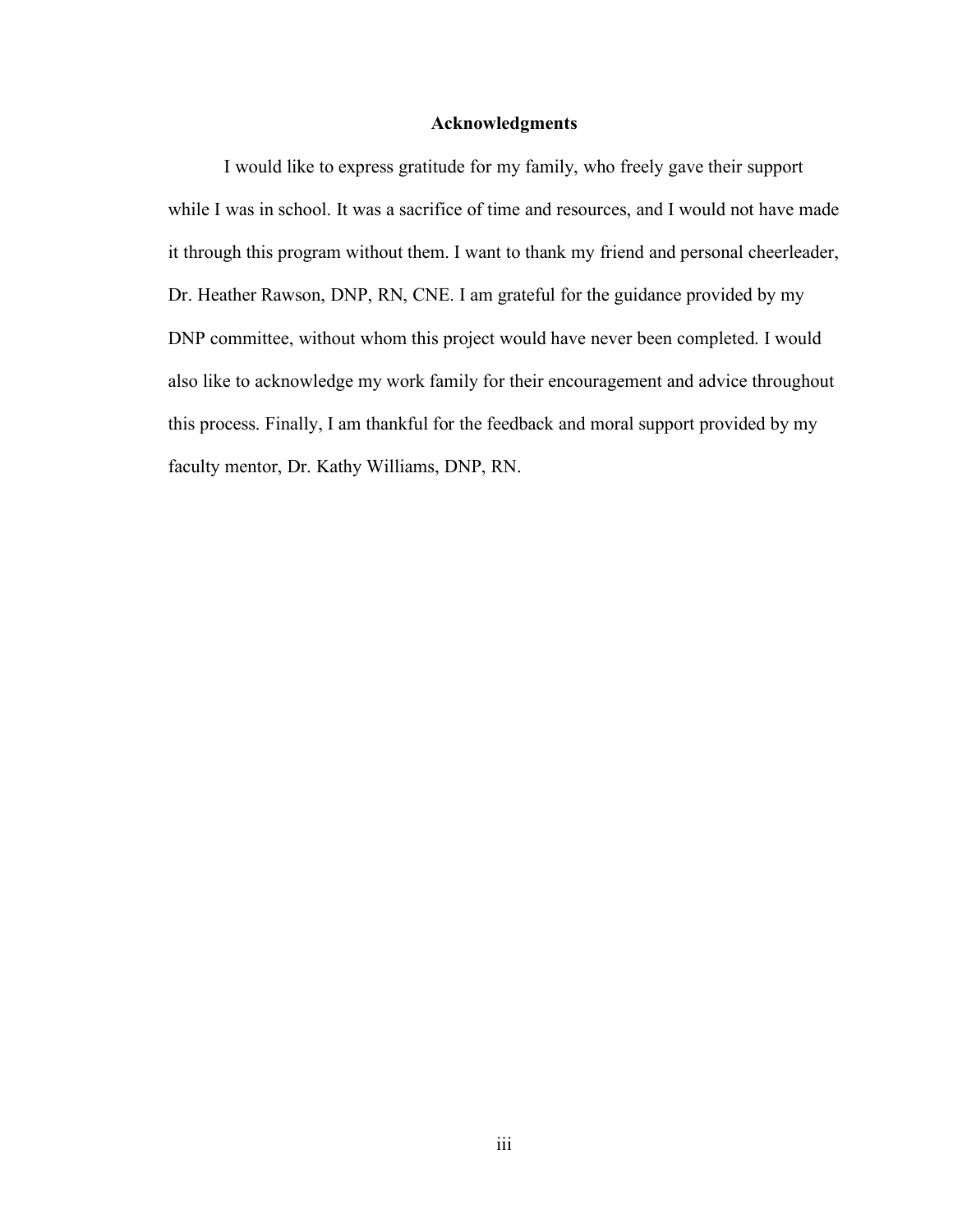©Kara Simpson 2020

All Rights Reserved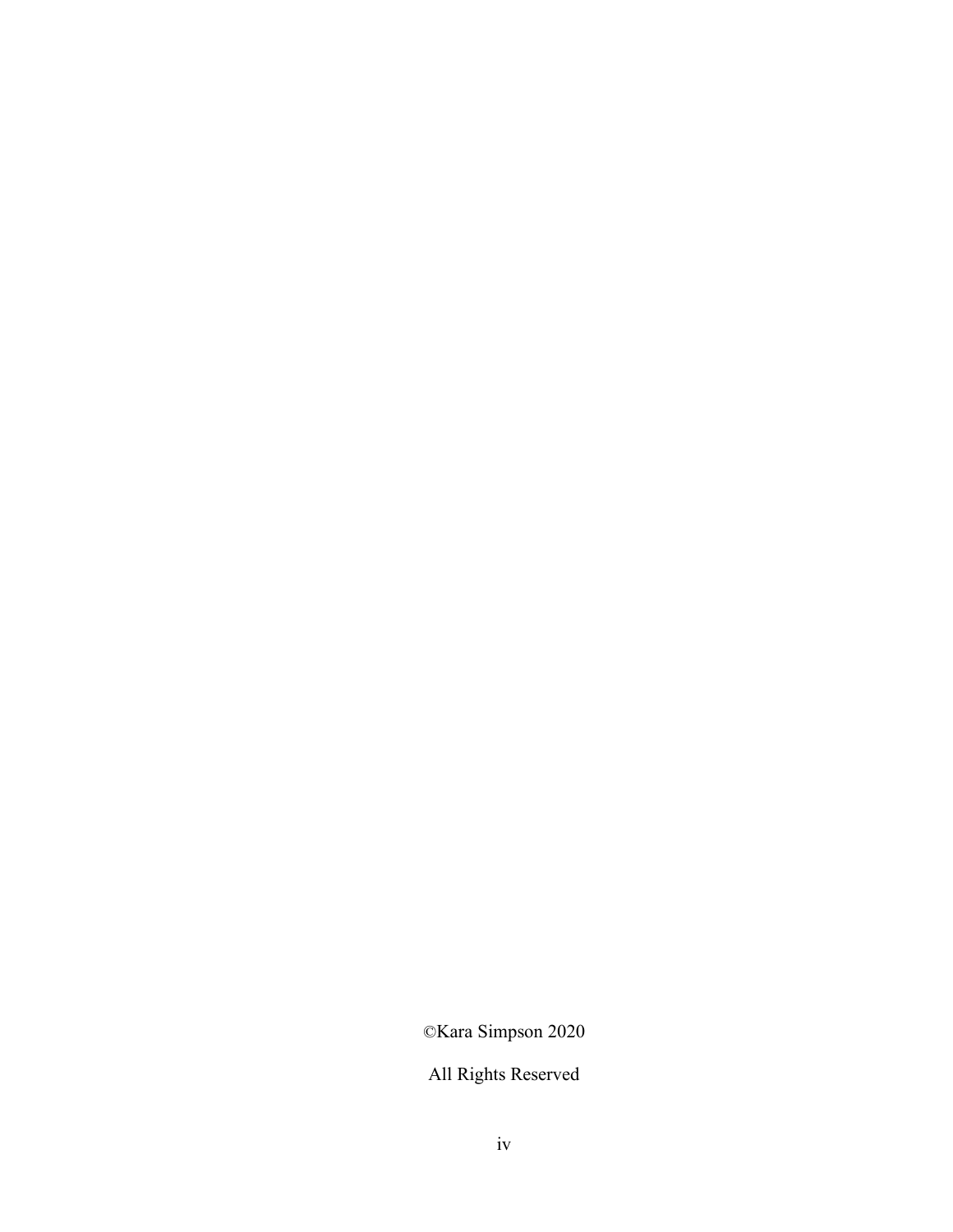#### **Abstract**

At a large academic medical center in the Southeastern United States, a gap was identified in the process for onboarding and mentorship new leaders in the ambulatory care setting. Based on the evidence in the literature, a standardized onboarding and mentorship program can improve job satisfaction and retention of leaders. A program was developed to bridge this gap and provide educational support for new leaders. Participants completed surveys at the onset and conclusion of the program with a validated survey tool. While the quantitative results were not statistically significant, the feedback from the participants indicated the time spent in the program was helpful.

#### **Key Words (Maximum of six)**

- Ambulatory
- Outpatient
- Leadership
- Onboarding
- Orientation
- Mentorship

#### **Body of the Article in Format as Required by Journal**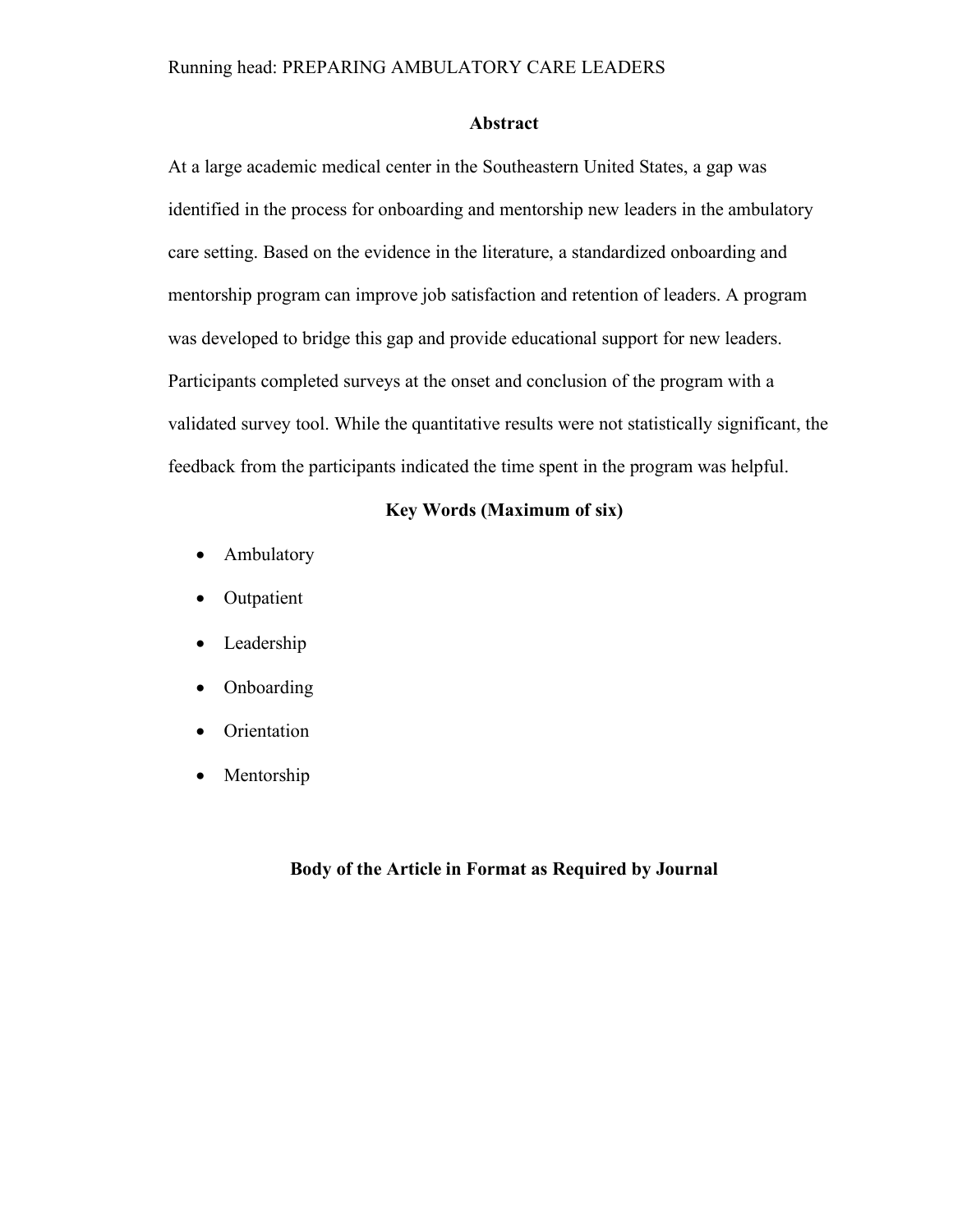Preparing Ambulatory Care Leaders for Service: Onboarding to Mentorship

Stable, well-prepared leaders can improve the quality of care delivered, the engagement of staff, and the satisfaction score of patients (Price et al., 2018). The converse is also true. Areas with high rates of leader turnover, in which leaders are not well-prepared, frequently experience difficulty with quality metrics, staff retention, and patient satisfaction (Duffield et al., 2011). Many new leaders do not transition successfully to the leadership role due to a lack of preparation (Schlaak, 2019). Taking the time to onboard and mentor new leaders to the position can positively impact healthcare organizations (Vitale, 2018).

#### **Practice Problem Recognition**

At a large academic medical center in the Southeastern United States, Ambulatory Care Clinics experience high rates of turnover in mid-level leadership positions of Clinic Manager and Clinic Nurse Lead. Out of 40 Clinic Manager positions, 11 have turned over in the last year, and there are presently five vacancies. Additionally, 20 clinics have added the role of Clinic Nurse Lead, which is a leadership position under the supervision of the Clinic Manager. There are two vacancies in the role of Clinic Nurse Lead. A brief, informal survey of new leaders identified a need for better training for leaders. New leaders were asked to answer the following question, "do you feel your orientation prepared you for your first 30 days post-orientation?" One new leader stated, "my orientation didn't really go over a lot of manager information. I am not sure if there is a way to incorporate that into the orientation for someone who has a dual role?" Another said, "Yes. However, I would have loved to have received information about performance evaluation and having difficult conversations." Current nursing literature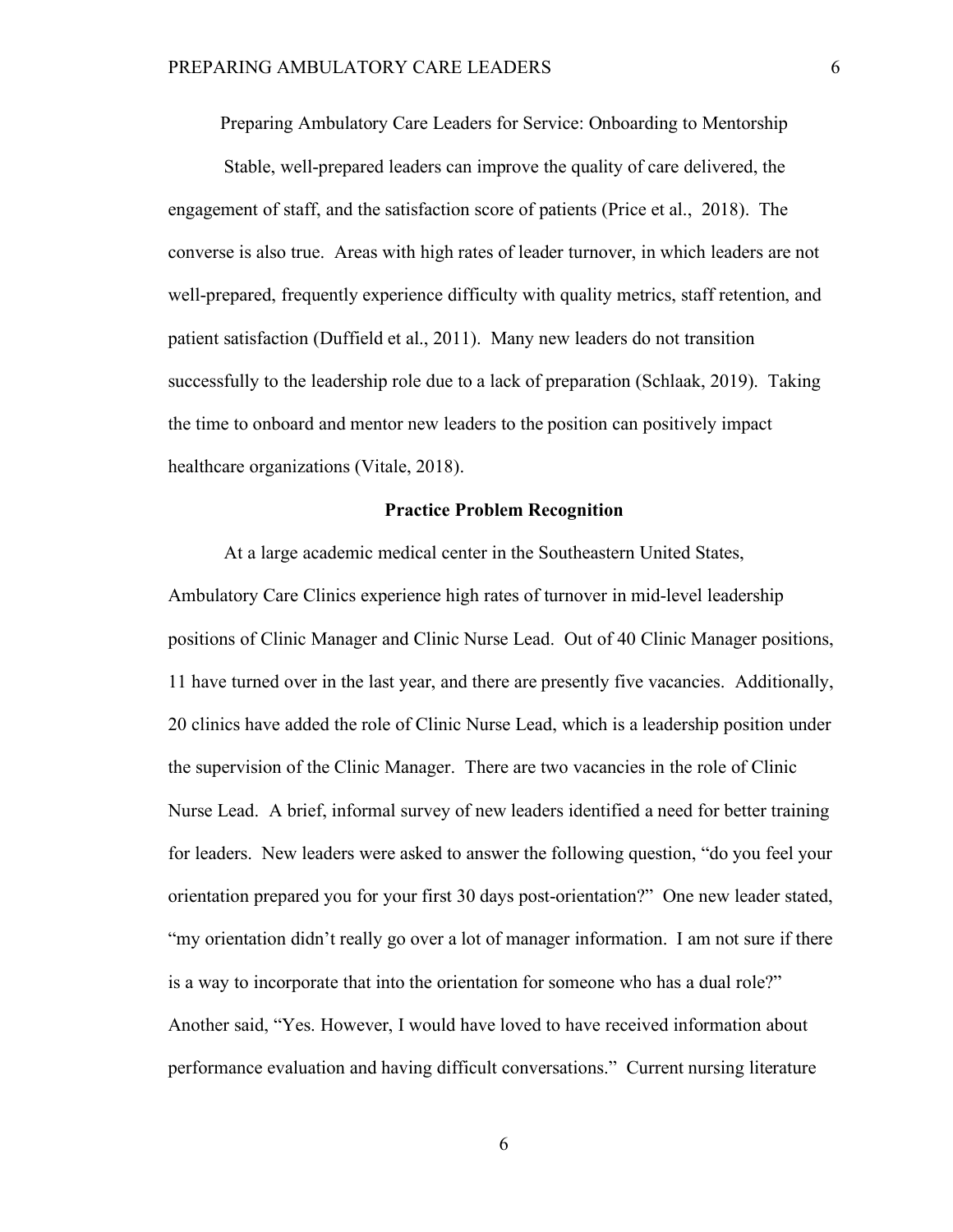supports the implementation of a standardized, formal program for providing new leaders with the necessary tools to succeed in the leadership role. The project location does not have such a plan for onboarding and mentoring Ambulatory Care Leaders. Based on the analysis of turnover rates in leadership positions and feedback from new leaders, a gap has been identified in the preparation of new leaders to the role.

A new onboarding and mentorship curriculum will be developed to meet the identified needs of new leaders in Ambulatory Care. For the purposes of this project, new leaders will include the roles of Clinic Managers and Clinic Leads. This project will attempt to answer the question, "does an onboarding and mentorship curriculum influence intent to stay for new leaders in Ambulatory Care at the end of the curriculum?"

#### **Organizational Analysis**

This urban academic medical center is an organization that embraces change if the change can be shown to enhance the quality or safety of patient care. Current literature demonstrates the impact the leaders can have on patient care (Brooks Carthon et al., 2019; Sasso et al., 2019). Implementation of an onboarding and mentorship curriculum can better prepare leaders (Vitale, 2018).

A SWOT analysis is another means to prepare a needs assessment (Zaccagnini  $\&$ White, 2017). In a SWOT analysis, there is an examination of strengths, weaknesses, opportunities, and threats. Strengths include a willingness to change to meet the needs of the patients served. Additionally, the academic medical center has access to a plethora of resources. Weaknesses include multiple competing priorities for educational time. For example, Managers and Clinic Leads are frequently called into staffing and pulled out of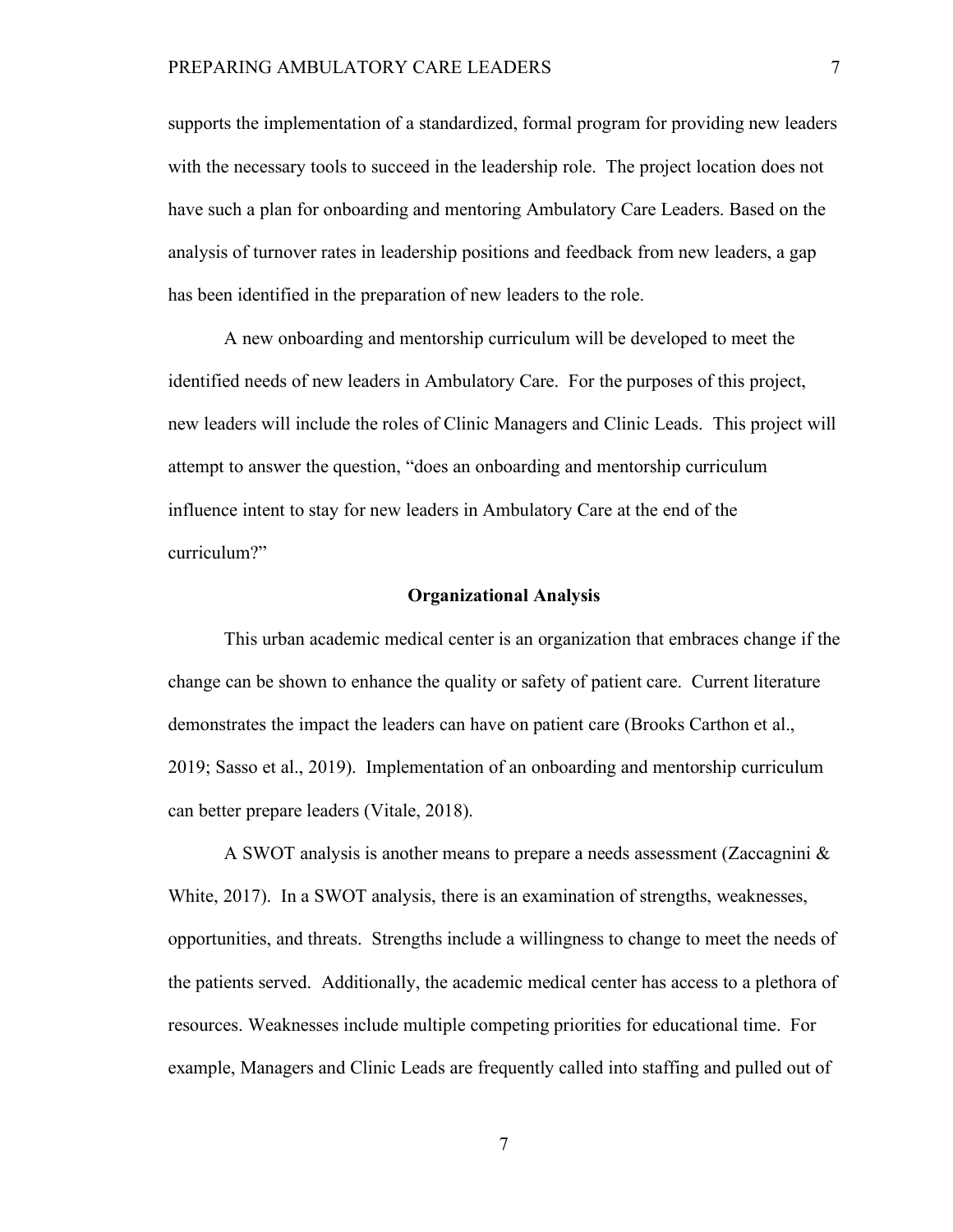educational activities. Opportunities include building leaders better equipped to face the challenges presented by the current healthcare climate. Threats include the cost of the project during a time of heightened fiscal awareness.

#### **Cost Analysis**

A cost analysis is needed before the implementation of a project to ensure adequate resources to see the project to completion. This project will add a consistent framework for the onboarding of new leaders. There will be an additional cost for class time. The new curriculum calls for all new leaders to attend approximately 11 days of inseat classes. All leaders in Ambulatory Care at this urban academic medical center are salaried employees, but an analysis of average salary converted to an hourly rate produces an estimate of \$43 per hour. Based on the average wage, this leads to a calculation of \$3,800 per new leader for class time. Besides, the Clinic Managers and Leads serving as preceptors and mentors will also require training time. This curriculum will include four hours of training for preceptors at an average cost of \$172 per leader. All mentors will attend six hours of training at an average price of \$258 per leader. There will also be scheduled time for mentors and mentees to meet monthly, which will produce an estimated cost of \$86 per month per mentor/mentee pair. Clinical education will also accrue charges while developing and implementing the project.

Li and Jones (2013) performed a literature review to examine the cost of nursing turnover and found a range of \$12,000 to \$80,000 per nurse. A study by Rasmeur et al. (2018) notes that many leadership positions remain vacant for more than a year before being filled, leading to over \$180,000 in recruitment and costs of employing temporary Managers from temporary agencies. It is difficult to calculate precise costs due to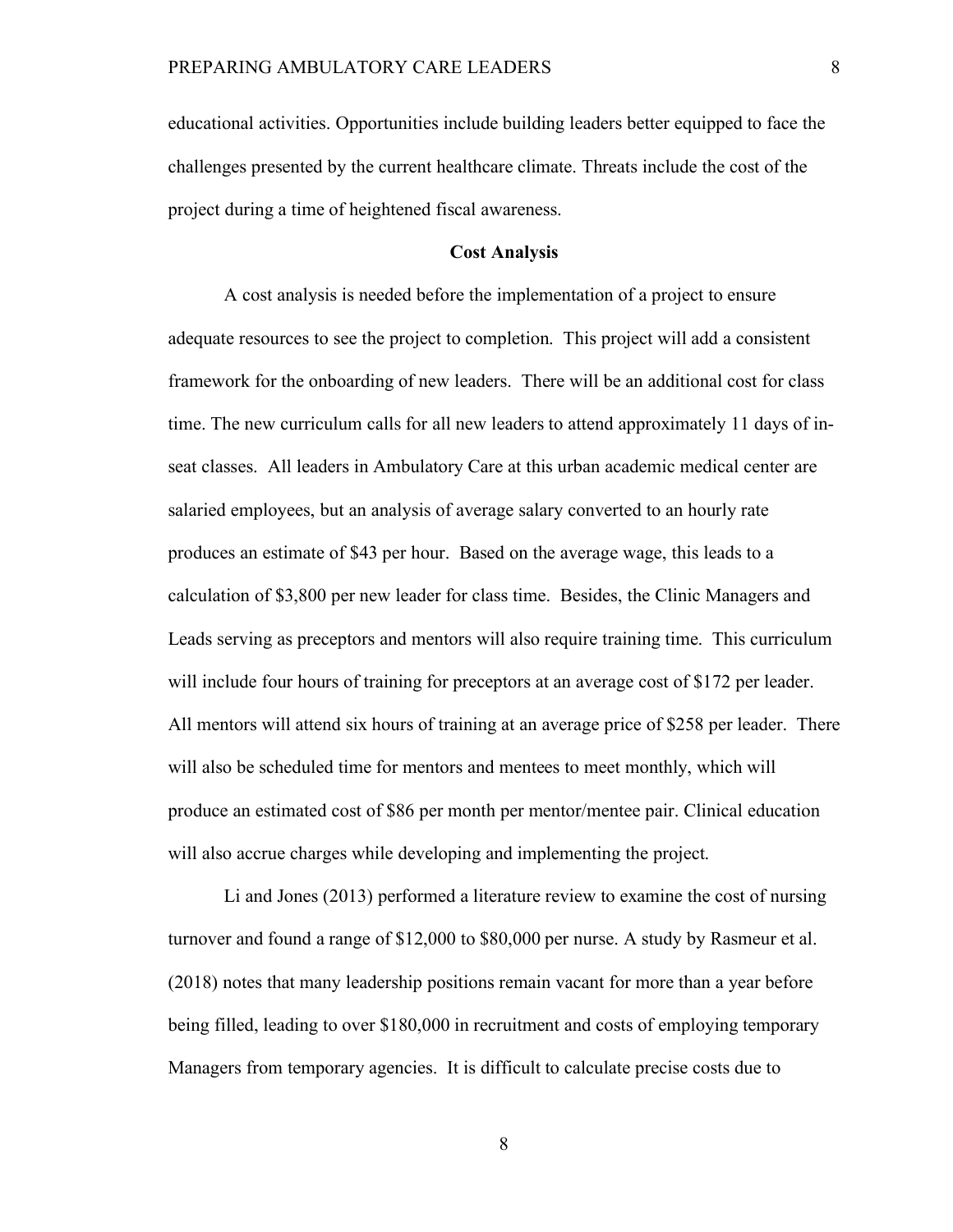inflation and regional differences in salaries. Regardless of the exact cost of turnover, it is cheaper to adequately prepare new leaders than to replace those that leave the role.

#### **Outcomes**

The purpose of this project is to improve the preparation of new Ambulatory Care Services Managers, and Clinic Leads for positions of leadership within the organization. Evidence within the literature supports the implementation of an onboarding and mentorship program to improve intent to stay among leaders (Brooks Carthon et al., 2019; Hewko et al., 2015; Jones, 2017). Additionally, the literature supports this practice to improve patient safety, staff engagement, and staff intent to stay (Duffield et al., 2011; Price et al., 2018).

Outcomes will be measured with a validated survey tool. There are two objectives for this project, which will be measured by the end of the evaluation period in June 2020:

- overall job satisfaction among leaders, as measured by a standardized measurement tool, will improve by 2%
- intent to stay among leaders, as measured by a standardized survey tool, will improve by 2%.

#### **Project Scope**

According to Zaccagnini and White (2017), the project scope statement defines the parameters of the project. The scope of this project is to design and implement an onboarding and mentorship curriculum to increase the leadership competencies of new Ambulatory Care Leaders (Clinic Managers and Clinic Leads). The project will not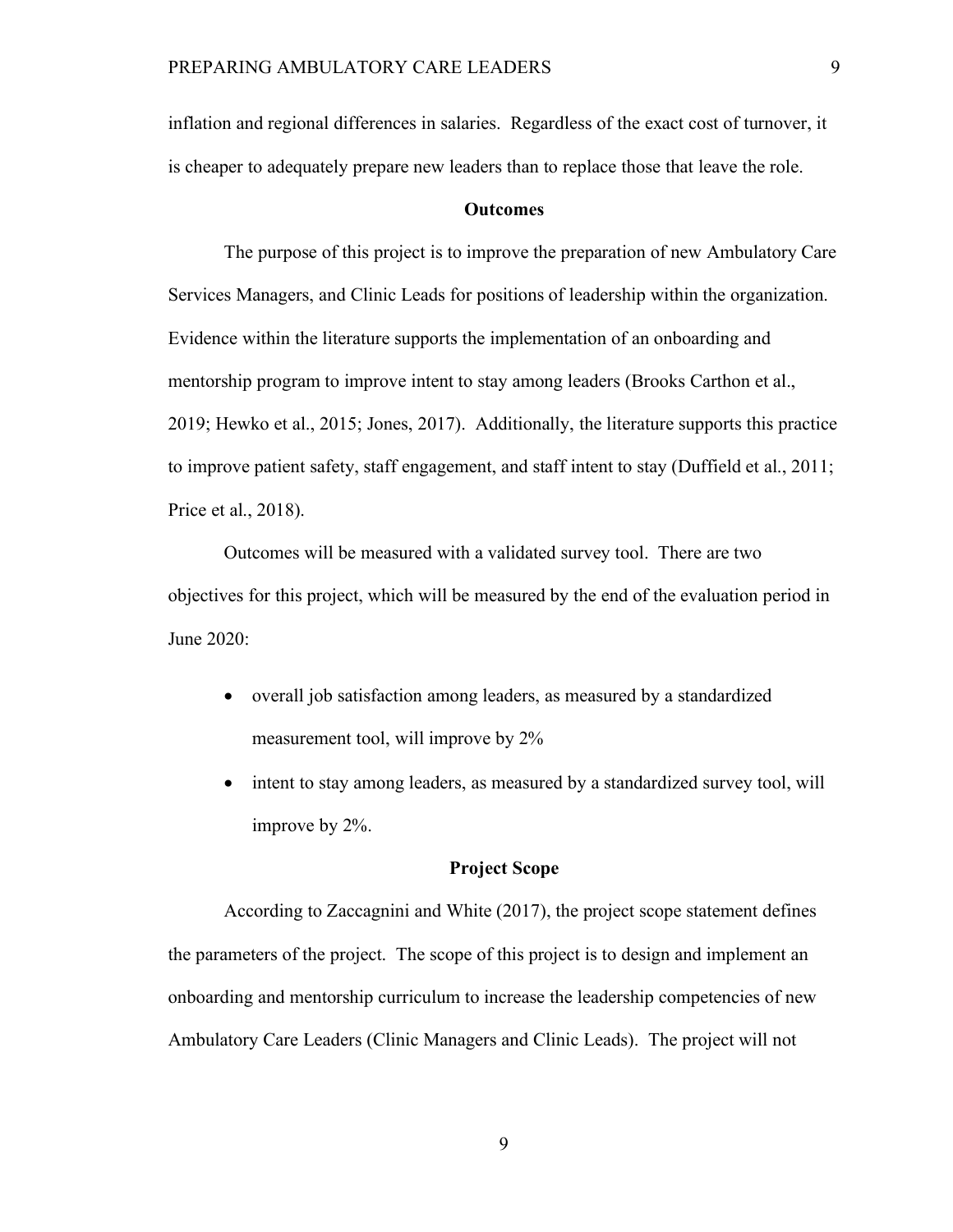include any roles outside of the two listed above. The project will not involve any leaders outside of Ambulatory Care.

#### **Application of Theory**

The main theoretical framework chosen is the Duffy Quality Caring Model. This model incorporates a structure like the Donabedian Model, which includes the concepts structure-process-outcomes (Duffy & Hoskins, 2003). Duffy's Model is one of putting a structure in place, implementing changes, and measuring the outcomes. This structure for this DNP project is the newly standardized onboarding and mentorship procedures. The process is the interventions in the form of 1) pairing new leaders with a preceptor while in orientation, 2) sending new leaders to standardized orientation classes, 3) documenting competencies with a standardized tool, and 4) provision of ongoing growth by pairing new leaders with a more experienced mentor. The outcomes are ways to measure the success of the program. Based on the evidence in current literature, implementation of the interventions listed above will improve job satisfaction for the leader, employee engagement of the staff, and patient satisfaction. Ultimately, the goal is to improve the intent to stay for new leaders.

#### **Evaluation of Outcomes**

The research question for this study is as follows: Does participation in the onboarding and mentorship program significantly affect intent to stay and job satisfaction? The new Managers and Clinic Leads will participate in the onboarding and mentorship program as a job requirement. The Managers and Clinic Leads will be invited to participate in the surveys to collect data to evaluate the program. The completion of the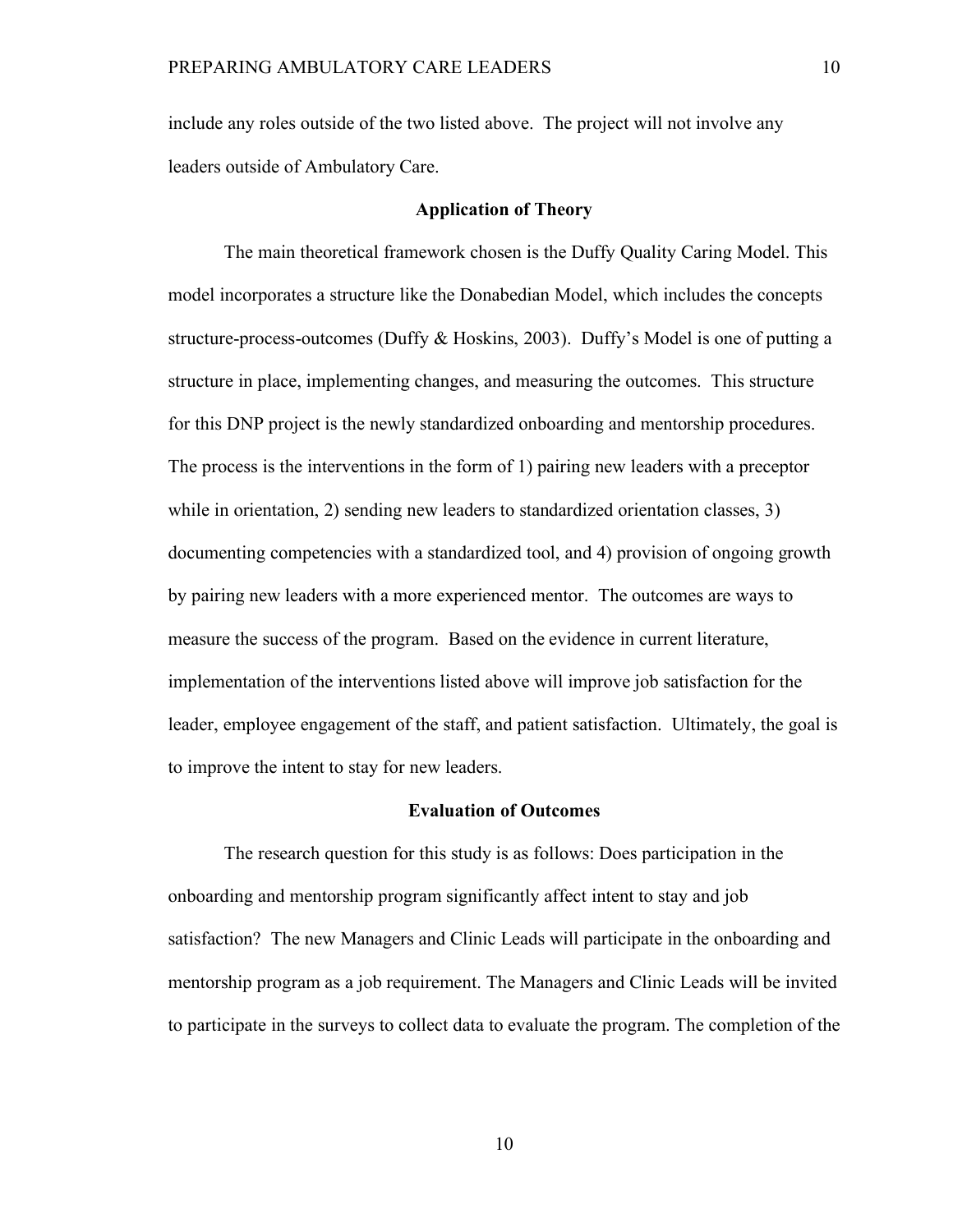surveys will be voluntary. Participants will be provided an informed consent describing the nature of the study.

For this project, the effectiveness of the interventions will be measured via an online survey. The tools used will include the Academy of Medical-Surgical Nurses (AMSN) job satisfaction, intent to stay, and program satisfaction surveys. Job satisfaction is assessed with a 22-item survey measured on a 5-point Likert scale. Intent to stay is assessed with a 14-item survey measured on a 7-point Likert scale. Program satisfaction is assessed with an 11-item survey measured on a 5-point Likert scale and includes a text box for comments.

All three surveys will be administered via the same survey link via an online Redcap (Research Electronic Data Capture) survey system (Harris et al., 2019). The link to the survey will be sent to the participants at the beginning and end of the program by email. For this project, the data collection period will be from February 2020 to June 2020.

#### **Implementation**

Before implementation, the Institution Review Boards (IRB) at the implementation site and the academic university sponsoring the primary investigator approved the program. IRB granted this approval on February 4, 2020. All ambulatory care leaders (managers and clinic leaders) onboarded after February 4, 2020, were required to participate in the orientation and mentorship program and asked to complete the survey tools. Survey completion was voluntary. Implementation began with the first leader hired on February 16, 2020. A total of five leaders hired between February 16, 2020, and April 13, 2020, were included in the program. Three of the five leaders were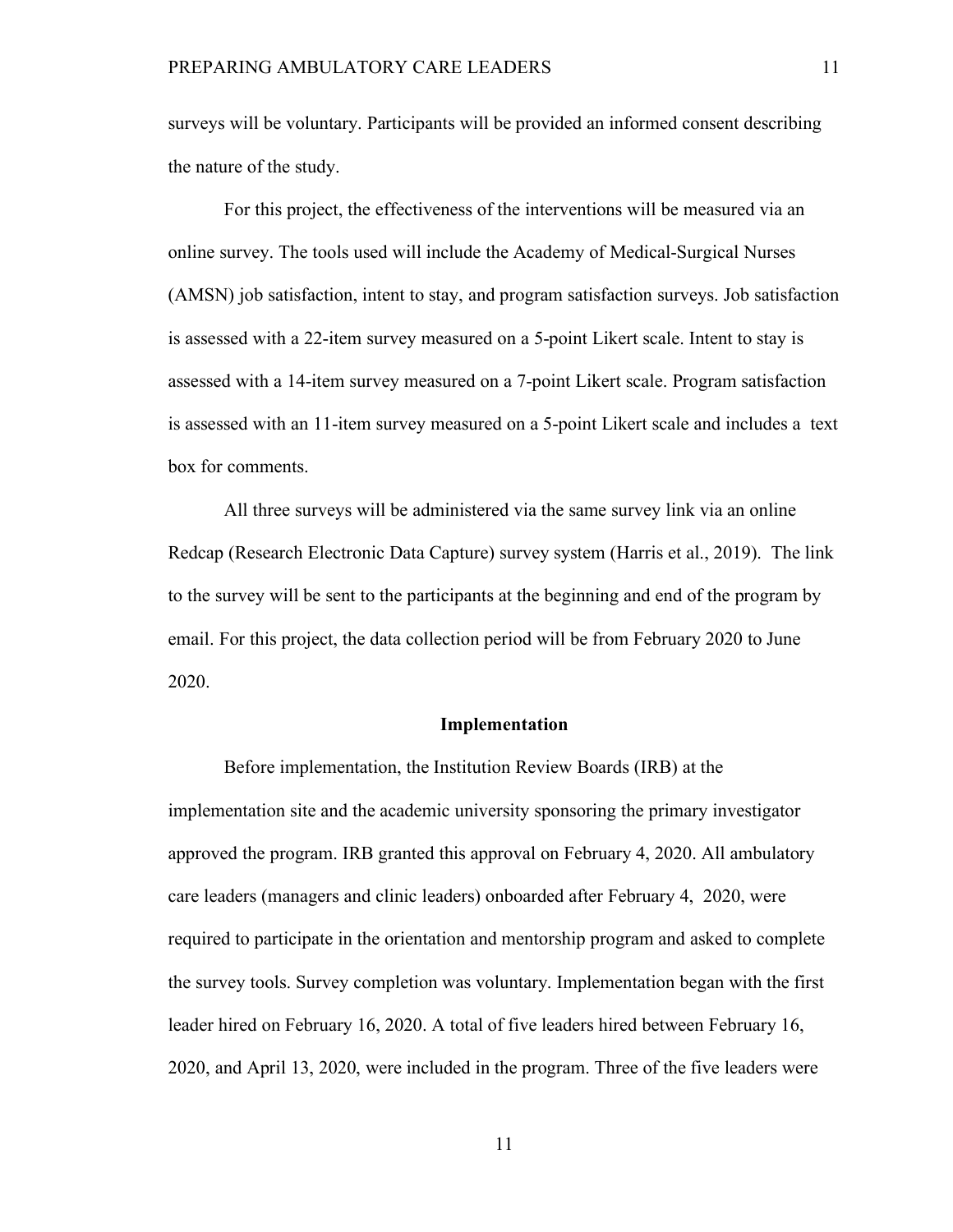new to the organization, and two were promotions from within the organization. Four of the leaders were Managers, and one was a Clinic Lead.

Participants were paired with a preceptor while in orientation and a mentor during the mentorship period. Orientation will last approximately six to eight weeks, and the mentorship program will last three months. The total time for participation in the program will require about 88 hours.

In the first week with the organization, leaders were invited to participate in a welcome session, during which the leaders and their preceptors received an overview of the program and reviewed the informed consent for participation. The program consisted of a standardized list of classes, online lessons, and a competency-based orientation (CBO) packet. The leaders were enrolled in courses in the learning management system. Additionally, an electronic calendar invitation was sent to the leaders as a reminder to attend courses. The CBO packet was emailed to the new leaders for completion with preceptors.

#### **Barriers**

The implementation of this project occurred at the onset of the global pandemic of Coronavirus Disease 2019 (COVID-19). COVID-19 created multiple barriers to this project. One barrier was a decrease in hiring due to an increase in operating costs and a decrease in patient volumes leading to a reduction in revenue. Several manager positions were placed on hold to save costs. A second barrier because of the financial concerns during this pandemic was a temporary lay-off of non-essential personnel. Many of those identified as non-essential were presenters for courses included in the implementation plan. A third barrier was the leaders hired during this period were needed in staffing and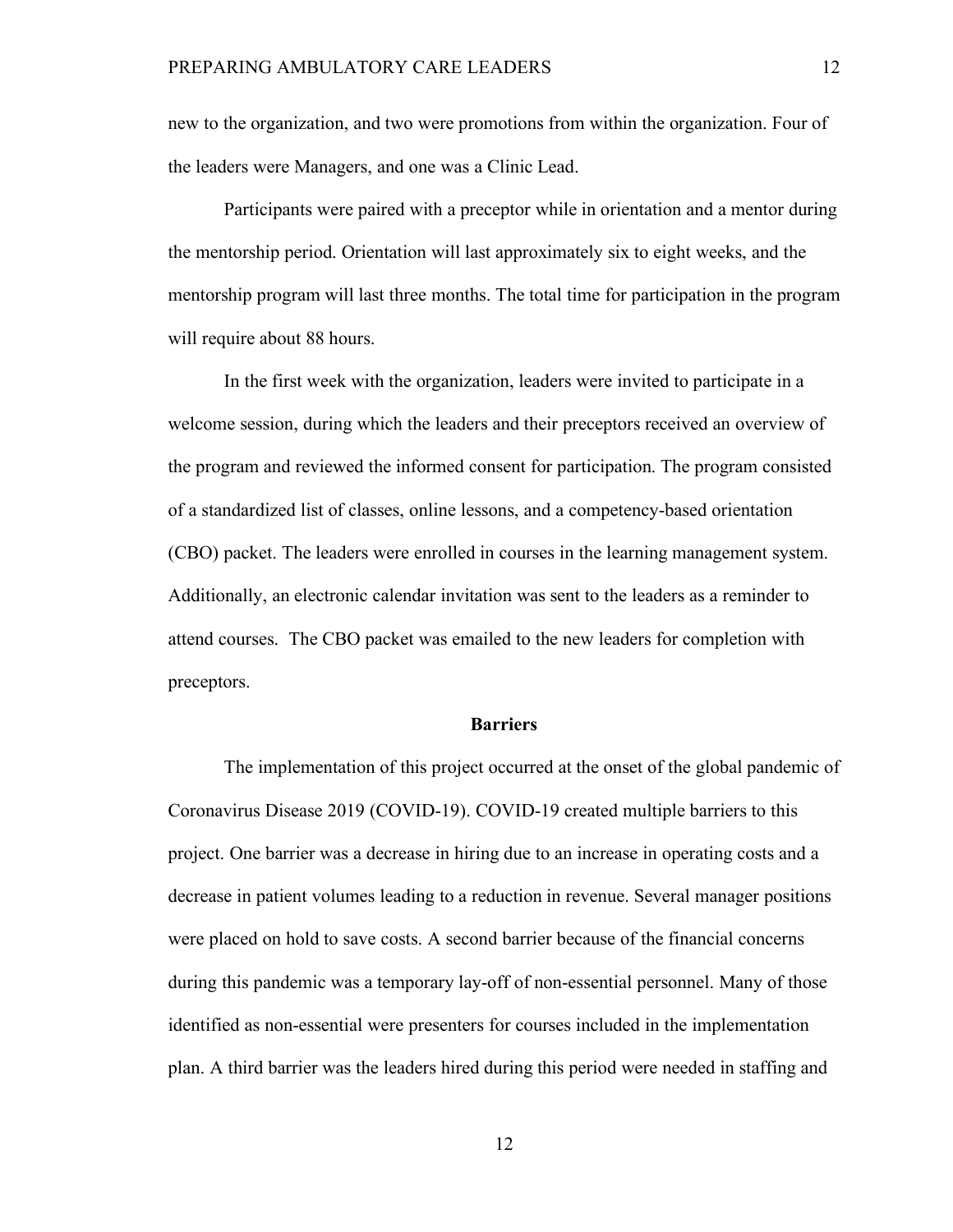thus had competing priorities leading to the rescheduling of orientation activities. The preceptors and mentors also found it challenging to spend time covering orientation material with the new leaders.

Consequently, the author spent time each week with the new leaders serving as an adjunct leadership mentor. The inability to host in-seat courses due to the need to socially distance and maintain stringent infection prevention also posed a threat to this project. Adjustments were made to the educational delivery methods to allow for the content included in this program to be delivered electronically.

#### **Project Sustainability**

Because of limited preceptor time and resources, the need for this project was never more evident than during the pandemic. A standardized process for orienting, onboarding, and mentoring new leaders is crucial to increase leader job satisfaction and retention. This project will not only continue but will be expanded to include all leaders hired within the organization after adjusting the curriculum content based on feedback from participants.

#### **Interpretation of Data**

Data were reported in an aggregate form. For this project, there was one independent variable (satisfaction with the onboarding and mentorship program), multiple dependent variables (job satisfaction and intent to stay), and the covariate was job stress. The study question is, "does the satisfaction with the onboarding and mentorship program significantly affect job satisfaction and intent to stay among new ambulatory care leaders after adjusting for job stress?".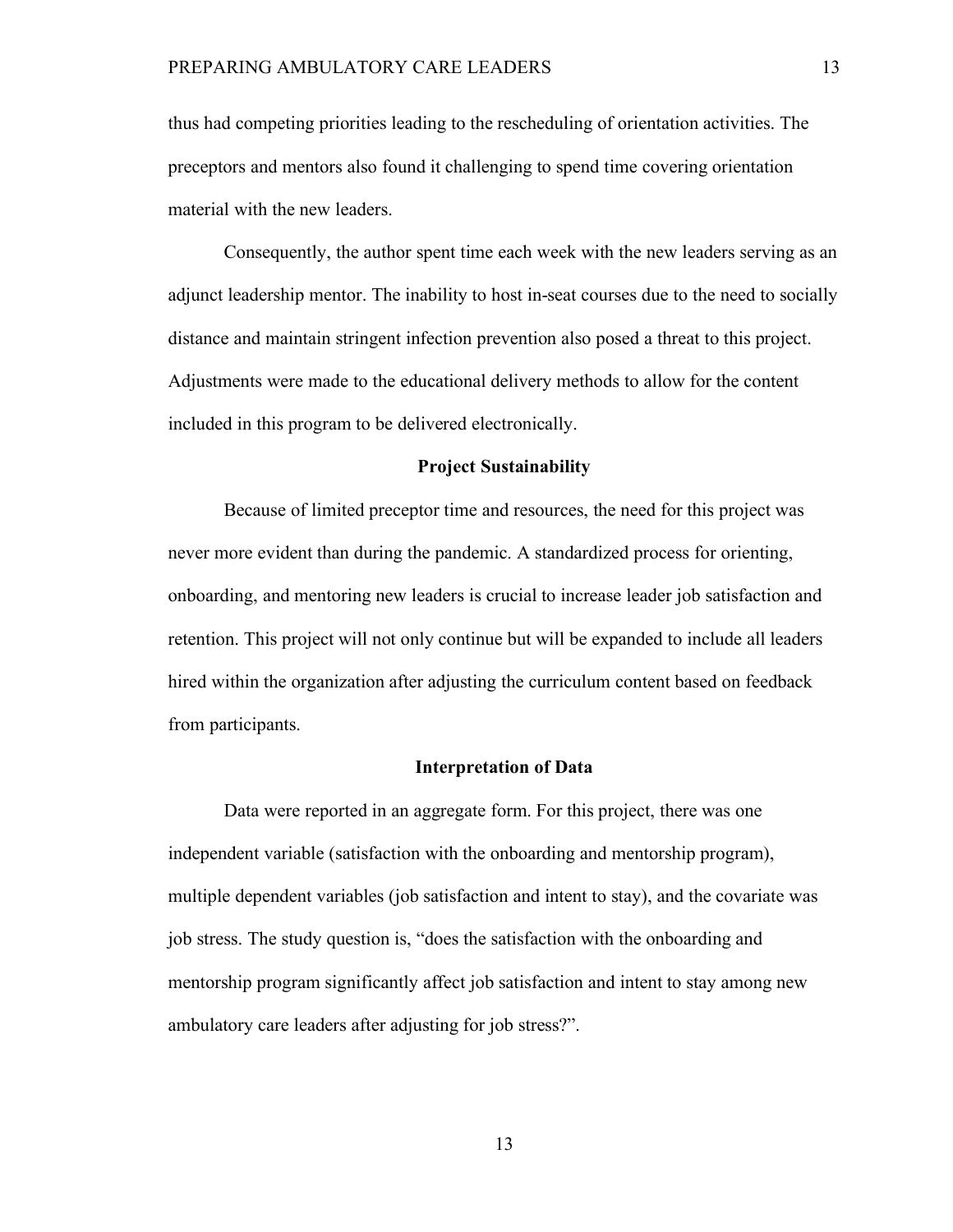The data were analyzed using IBM SPSS Statistics (version 25) software. A oneway multivariate analysis of covariance (MANCOVA) was conducted to determine the effect of the satisfaction with the onboarding and mentorship program on job satisfaction, and intent to stay while controlling for on the job stress. MANCOVA results revealed no significant differences among the satisfaction with the onboarding and mentorship program on the combined dependent variables [Wilks'  $= .167$ , F (2, 1) = 2.5, p = .408, multivariate  $2 = .833$ ]. The covariate (on the job stress) did not significantly influence the combined dependent variable [Wilks' = .105, F  $(2, 1) = 2.5$ , p = .325, multivariate  $2 = 0.895$ ]. Analysis of covariance was conducted on each dependent variable as a follow-up test to MANCOVA. Satisfaction with the onboarding and mentorship program was not significant for intent to stay  $[F(1, 2) = .200, p = .091, \text{ multivariate }^2 = .895]$  or job satisfaction [F (1, 2) = 9.00, p = .095, multivariate  $2 = .818$ ].

#### **Sample Characteristics**

The sample for this project included five new leaders to Ambulatory Care Services. Three of the five leaders were new to the organization, and two were transfers from non-leadership roles. Four of the new leaders were Managers, and one was a new Clinic Lead. No demographic data were collected in the survey.

#### **Findings and Implications**

Overall, job satisfaction did decline slightly between the survey conducted at the beginning of orientation as compared to the survey conducted at the end of orientation, moving from an average of 4.1 to 3.9 on a scale from 1 to 5, with 1 being extremely dissatisfied and 5 being extremely satisfied. This average indicates a 4% reduction in job satisfaction. Participants did not report a difference in the importance of the work, the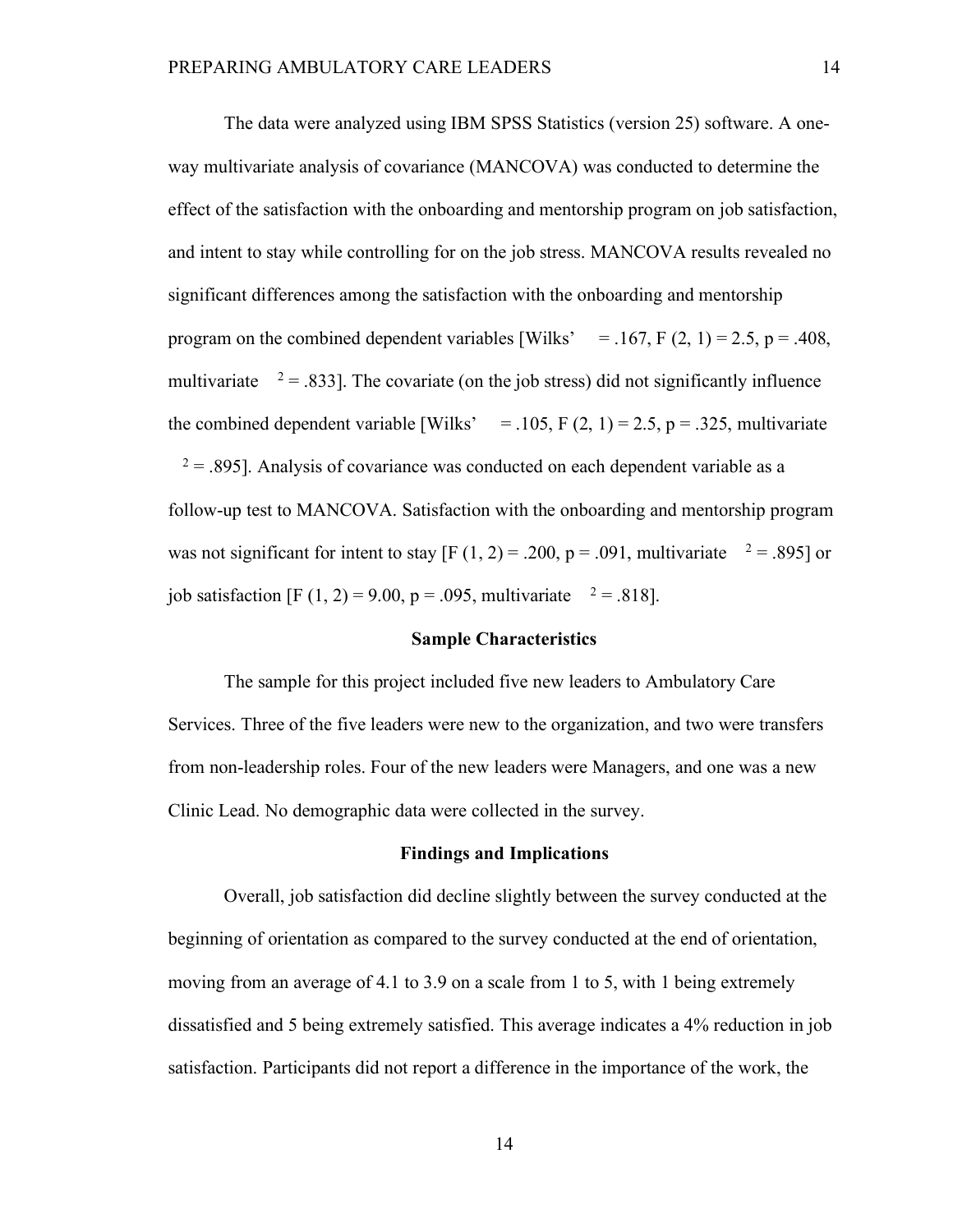opportunity to use skills, and the ability to be creative. See the results in Figure 1. The intent to stay did not improve between the survey at the beginning of orientation as compared to the survey conducted at the end. Intent to stay moved from an average of 3.4 to 3.9 on a scale of 1 to 7, with 1 being strongly disagreeing and 7 strongly agreeing with thoughts of leaving their jobs. This average indicates a 7% increase in thoughts of leaving their job. See the results in Figure 2. The results of the program can be seen in Figure 3. The MANCOVA results did not find a statistically significant correlation between satisfaction with the orientation and mentoring program and intent to stay or job satisfaction when controlling for job stress. The sample size was limited.

Comments from the leaders included the following:

- 1. It is hard to determine if this program would have been more beneficial before COVID-19. Many of the resources I should have been able to access were not available. People were laid off or doing multiple jobs and didn't have time to help.
- 2. COVID-19 made it difficult to gauge the program's full potential. It was stressful to try to onboard while laying off staff.
- 3. I found the orientation checklist that Kara Simpson created to be very helpful because it was succinct and helped me navigate the first few days.
- 4. Great program!

#### **Lessons Learned and Limitations**

The first cases of COVID-19 arrived in the United States in February 2020 at the exact time IRB approval was procured for this project (Centers for Disease Control and Prevention, 2020). The project moved forward to work with new ambulatory care leaders,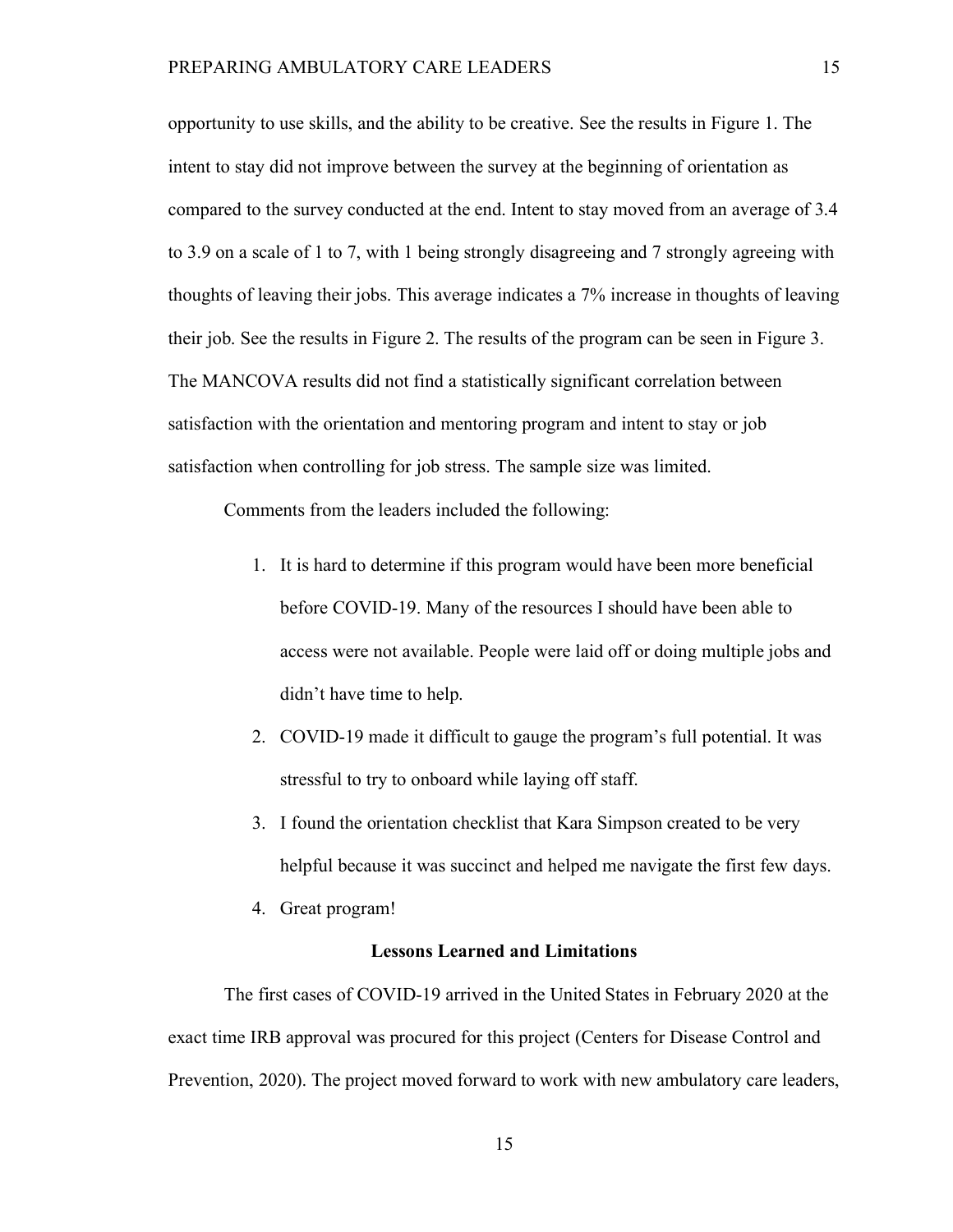but fewer leaders were hired during this period due to a pause in hiring related to COVID-19. Additionally, the organization faced temporary lay-offs for some of the staff members teaching some of the courses included in the orientation and onboarding project. Social distancing also created barriers to holding in-seat courses for the orientation and mentorship sessions. Courses had to be converted to virtual online presentations. Challenges faced during COVID-19 provided an opportunity for flexible and creative problem-solving. Technology and frequent communication provided the solution to many of these challenges.

#### **Recommendations**

This project needs to continue and grow. Many leaders within the organization expressed interest in having this program expand outside of ambulatory care and encompass the entire organization. The curriculum will need to adapt slightly to meet the needs of the broader audience. Additionally, changes to the educational formatting will be required to meet safety guidelines. The in-seat courses can be converted to virtual presentations.

#### **Summary**

Environmental scanning and preliminary needs assessment led to the identification of leader onboarding and mentorship as a practice gap in Ambulatory Care. An analysis of current programs, literature review, and collaboration with key stakeholders to the development of a plan to implement a formal onboarding and mentorship program for new leaders. Nursing theories were used to guide this evidencebased project. After receiving IRB approval, the onboarding and mentorship program was implemented and met with excitement from new ambulatory care leaders. Barriers were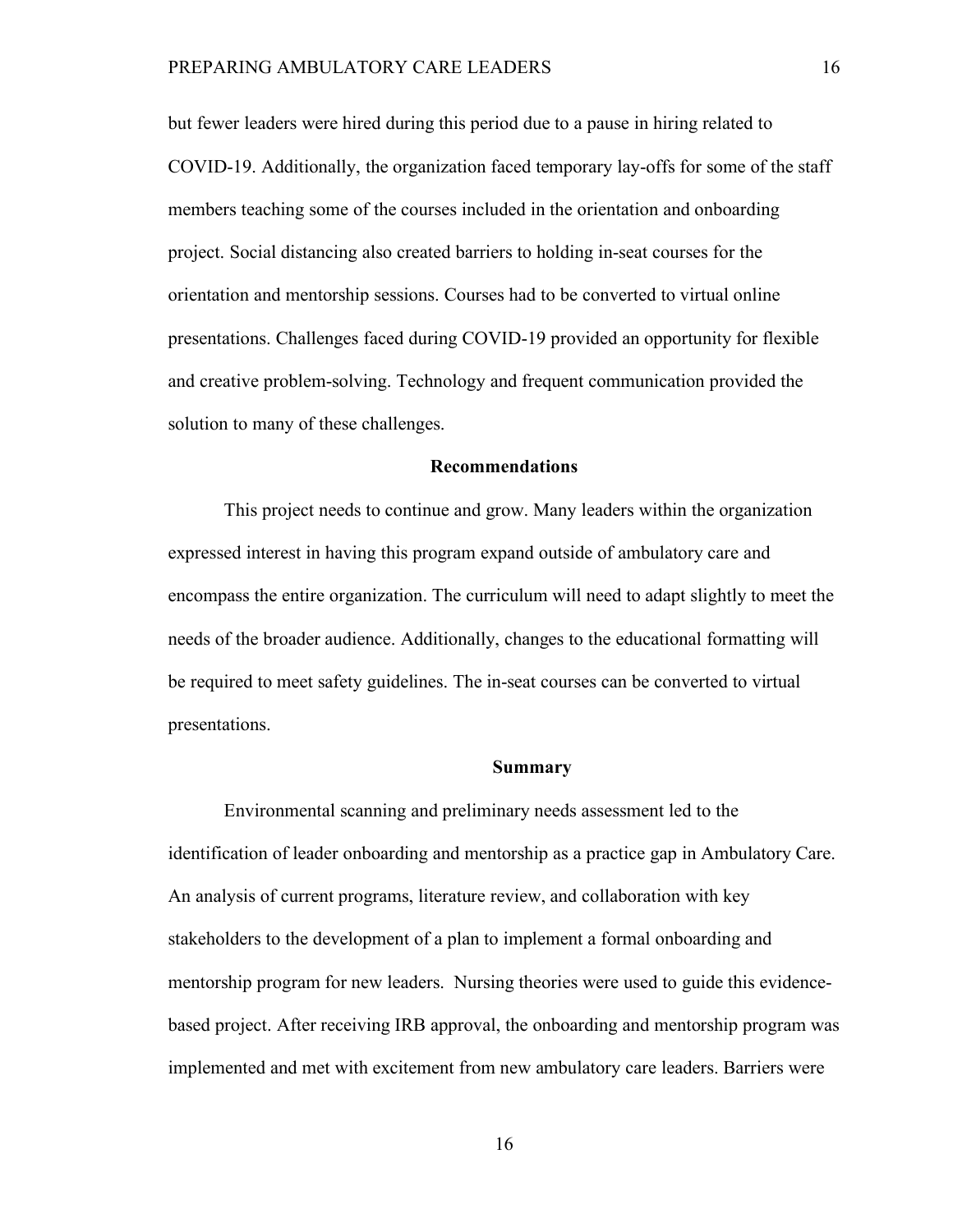encountered due to COVID-19, but modifications let to a successful implementation. Quantitative results of participant surveys were not statistically significant and did not meet the outcomes set for in this project to improve job satisfaction and intent to stay by 2%. It is challenging to draw quantitative conclusions; however, due to the limited sample size. Qualitative feedback on the post-surveys was positive and indicated a need to continue the program.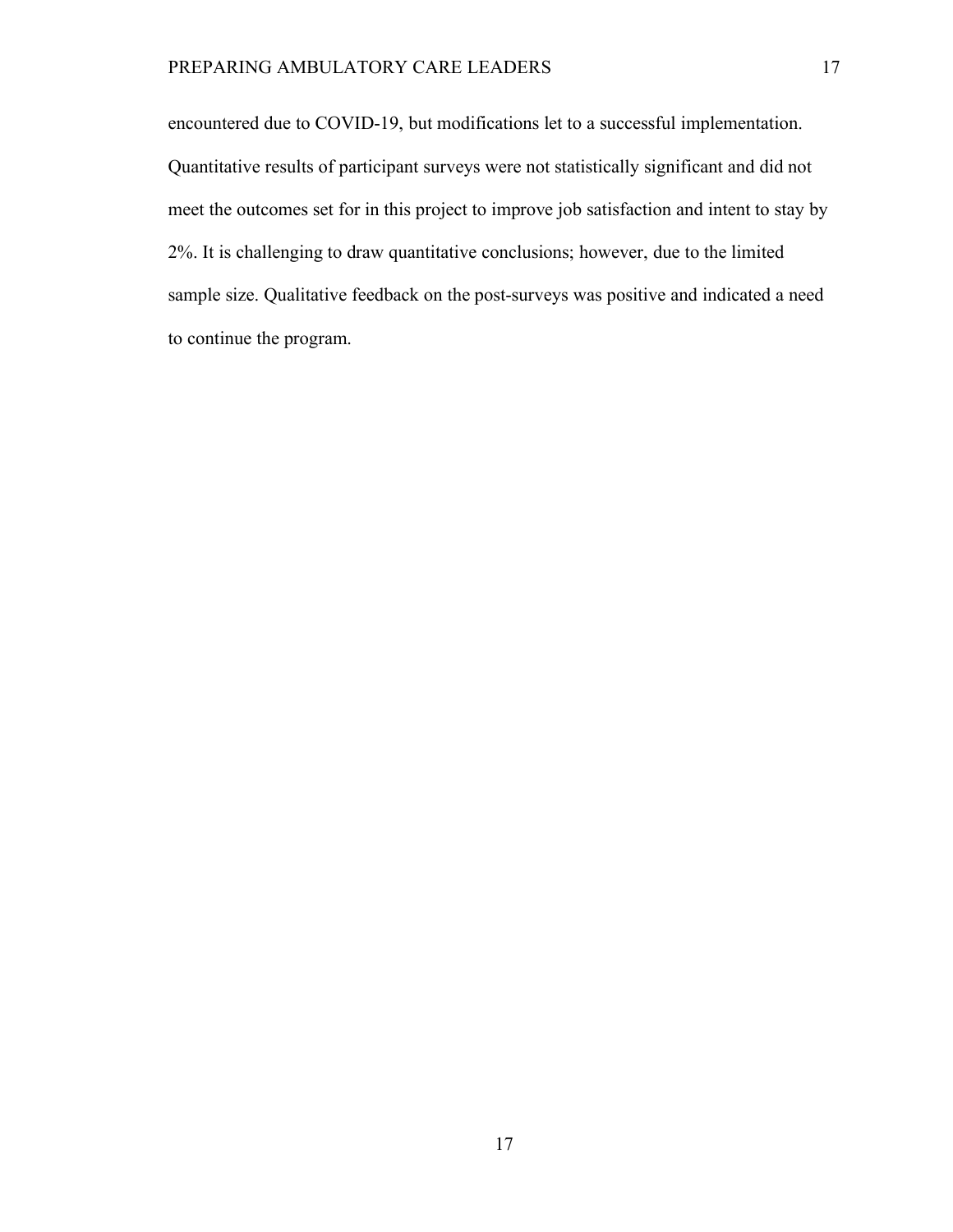#### References

- Brooks Carthon, J. M., Hatfield, L., Plover, C., Dierkes, A., Davis, L., Hedgeland, T., … Aiken, L. H. (2019). Association of nurse engagement and nurse staffing on patient safety. *Journal of Nursing Care Quality*, *34*(1), 40–46. doi: 10.1097/NCQ.0000000000000334
- Centers for Disease Control and Prevention. (2020). Previous COVID-19 Case Data. Retrieved on July 5, 2020, from https://www.cdc.gov/coronavirus/2019 ncov/cases-updates/previouscases.html
- Duffield, C. M., Roche, M. A., Blay, N., & Stasa, H. (2011). Nursing unit managers, staff retention and the work environment. *Journal of Clinical Nursing*, *20*(1–2), 23–33. doi:10.1111/j.1365-2702.2010.03478.x
- Duffy, J. R., & Hoskins, L. M. (2003). The Quality-Caring Model: Blending dual paradigms. *Advances in Nursing Science*, *26*(1), 77–88. https://journals.lww.com/advancesinnursingscience/pages/default.aspx
- Harris, P. A., Taylor, R., Minor, B. L., Elliott, V., Fernandez, M., O'Neal, L… & Duda, S.N. (2019). REDCap Consortium, The REDCap consortium: Building an international community of software partners. *Journal of Biomed Informatics, 95, 103208.* doi: 10.1016/j.jbi.2019.103208
- Hewko, S. J., Brown, P., Fraser, K. D., Wong, C. A., & Cummings, G. G. (2015). Factors influencing nurse managers' intent to stay or leave: A quantitative analysis. *Journal of Nursing Management*, *23*(8), 1058–1066. doi:10.1111/jonm.12252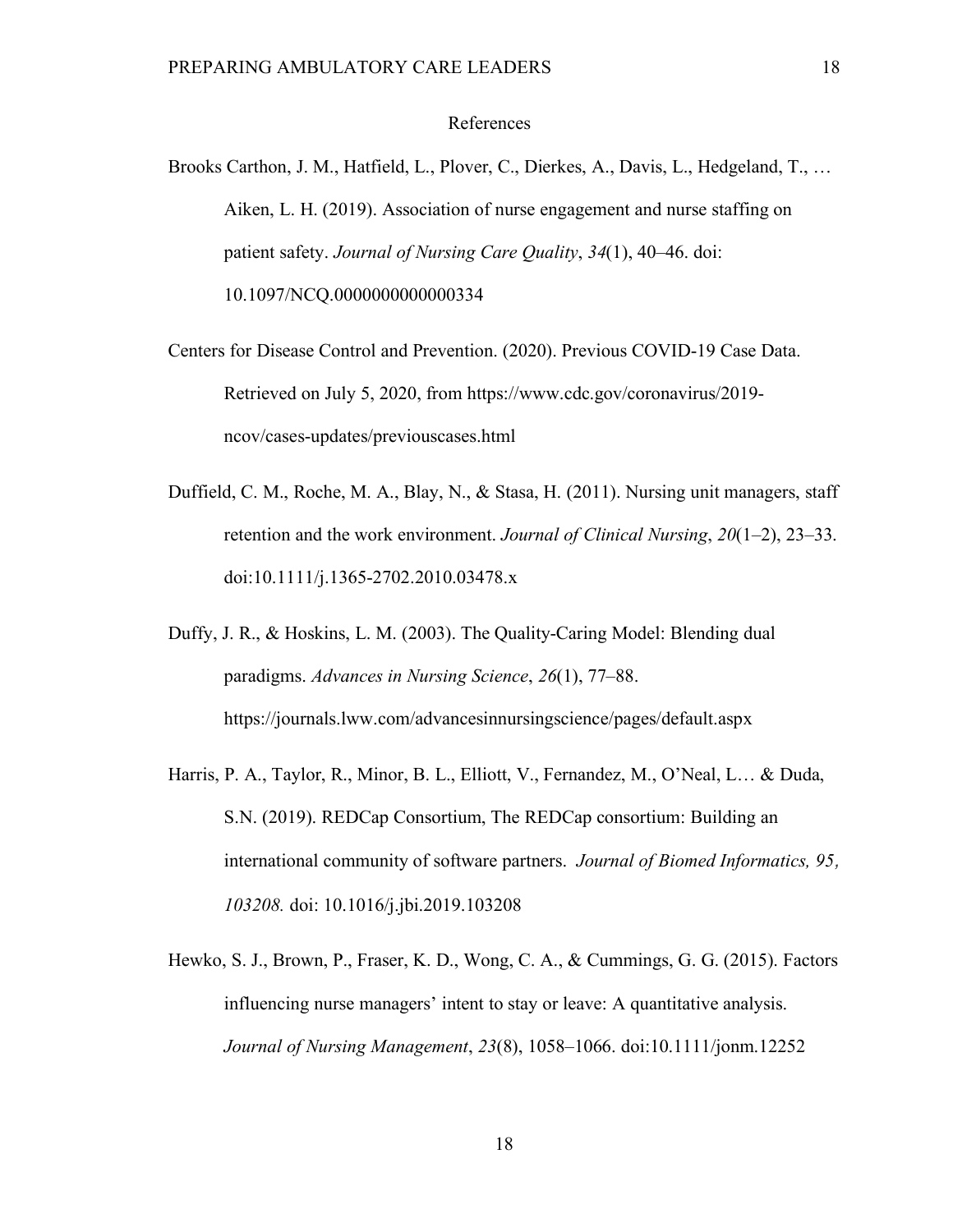- Jones, S. J. (2017). Establishing a nurse mentor program to improve nurse satisfaction and intent to stay. *Journal for Nurses in Professional Development*, *33*(2), 76–78. doi:10.1097/NND.0000000000000335
- Li, Y., & Jones, C. B. (2013). A literature review of nursing turnover costs. *Journal of Nursing Management*, *21*(3), 405–418. doi:10.1111/j.1365-2834.2012.01411.x
- Price, S. L., Paynter, M., Hall, L. M., & Reichert, C. (2018). The intergenerational impact of management relations on nurse career satisfaction and patient care. *Journal of Nursing Administration*, *48*(12), 636–641. doi:10.1097/NNA.0000000000000695
- Ramseur, P., Fuchs, M. A., Edwards, P., & Humphreys, J. (2018). The implementation of a structured nursing leadership development program for succession planning in a health system. *Journal of Nursing Administration*, *48*(1), 25–30. doi:10.1097/NNA.0000000000000566
- Sasso, L., Bagnasco, A., Catania, G., Zanini, M., Aleo, G., & Watson, R. (2019). Push and pull factors of nurses' intention to leave. *Journal of Nursing Management*, *27*(5), 946–954. doi:10.1111/jonm.12745
- Schlaak, M. E. (2019). From nurse to nurse manager. *AAACN Viewpoint*, *41*(2), 1–14. https://www.aaacn.org/viewpoint
- Vitale, T. R. (2018). Nurse leader mentorship. *Nursing Management*, *49*(2), 8–10. doi:10.1097/01.NUMA.0000529932.89246.ab
- Zaccagnini, M., & White, K. (2017). *The Doctor of Nursing Practice Essentials: A new model for advanced practice nursing.* (3<sup>rd</sup> ed.). Jones & Bartlett Learning.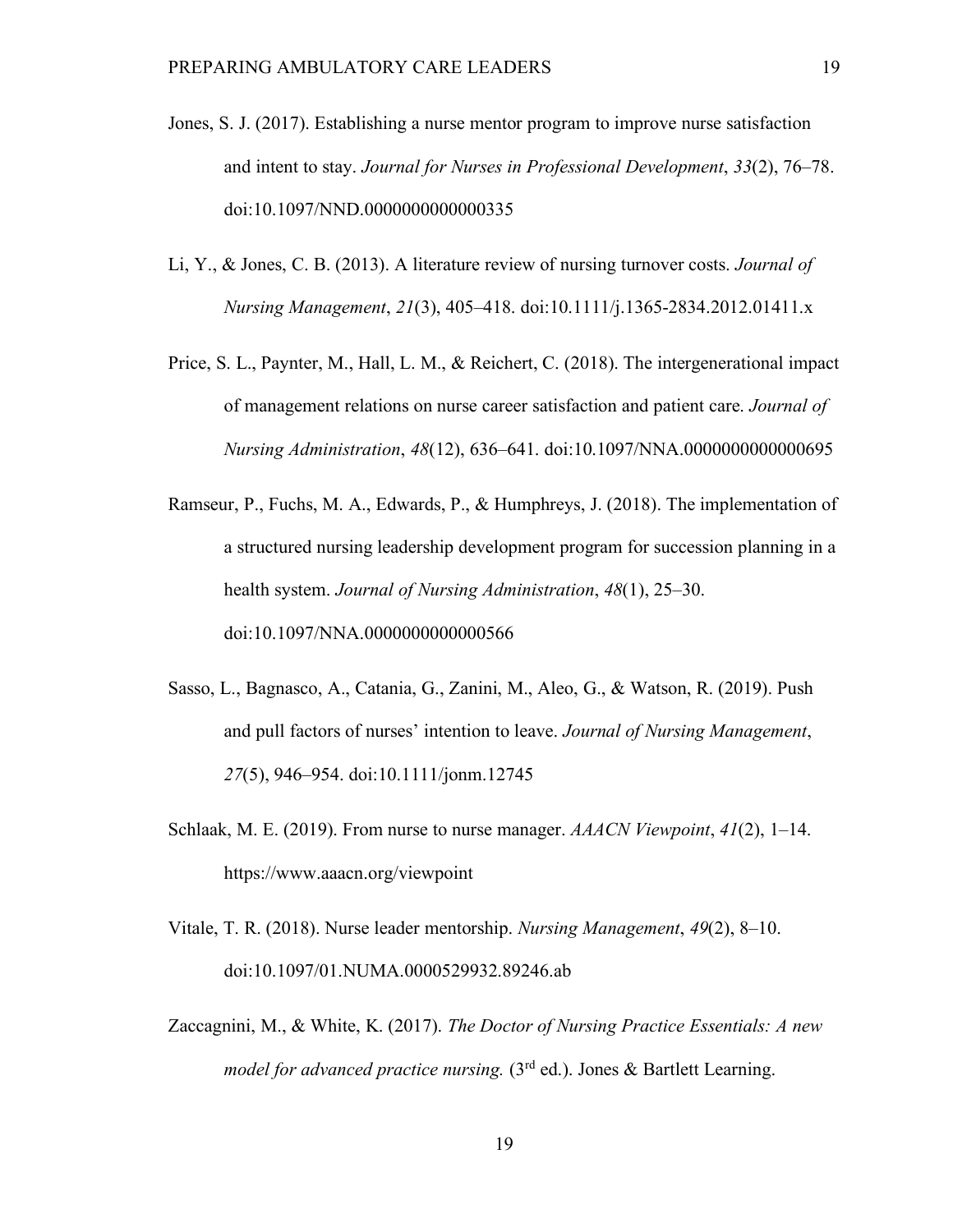

*Figure 1.* Overall job satisfaction.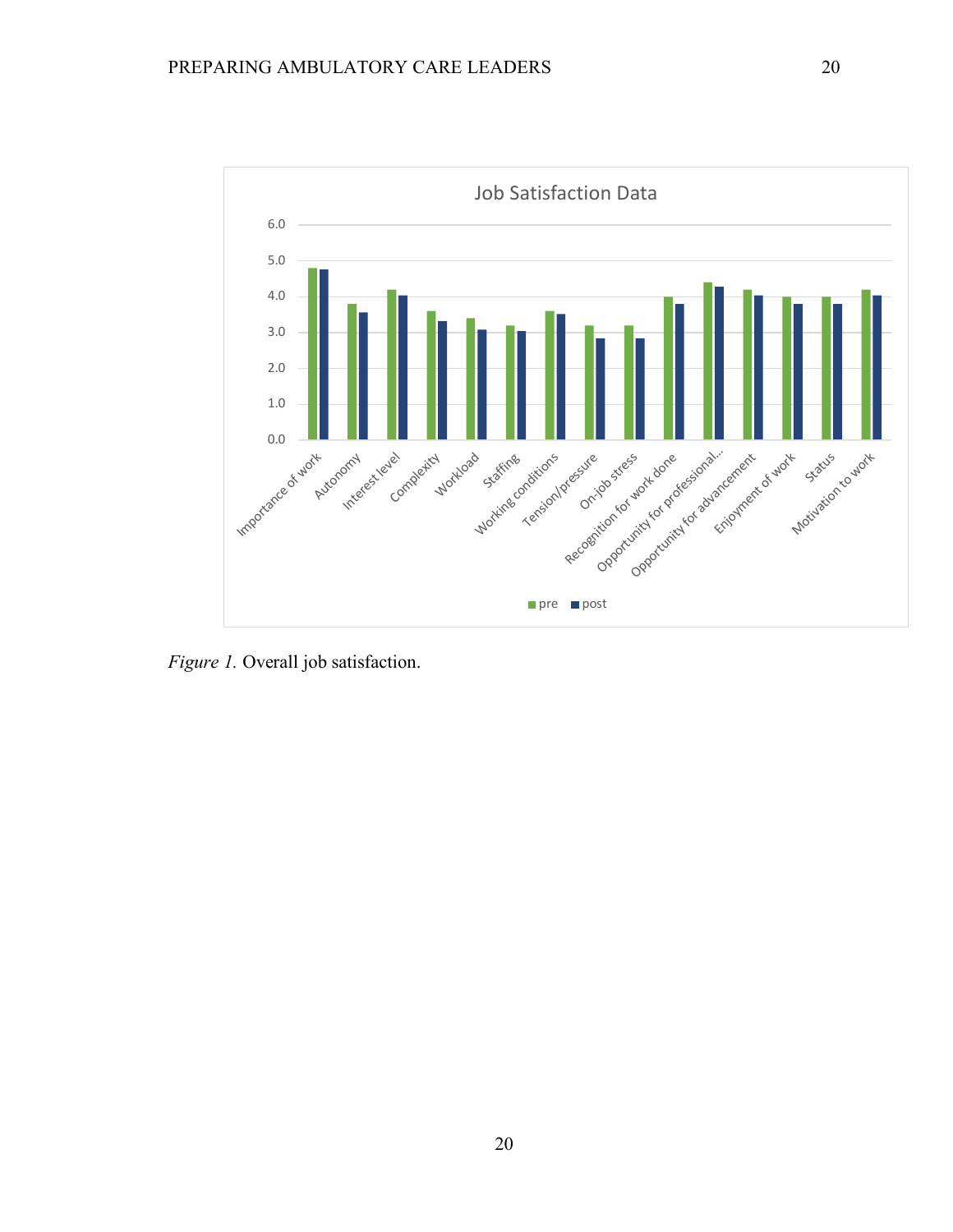

*Figure 2.* Overall intent to stay.